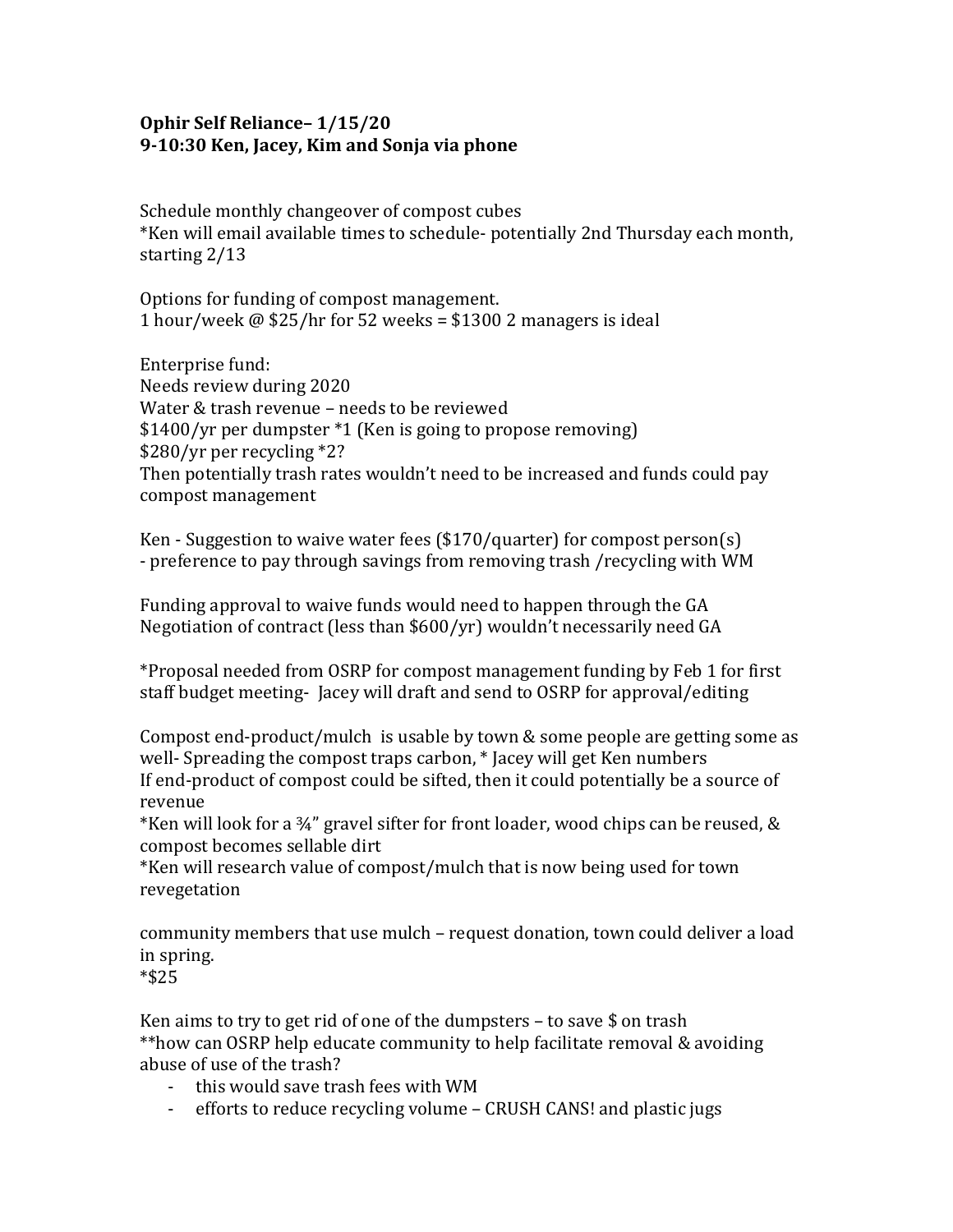\*Ken is building a flier to help educate community on use of trash facility - OSRP to review & support

Wood chips – Ken is making a bin on wheels will be built this week WM doesn't have old bins current wood chips pile is not ideal, it has lots of dirt and rocks

current compost management-Ken – 3 hours/month Jacey – currently 2 hr/month; better 4-5 hr/month; weekly maintenance ideal

Ken would like 3 small bays on the north side of water plant for compost storage materials

Ophir water meters- planning for 2021

Master Plan questions-

\*\*Kim to look into potential of community solar needs in Ophir \*remind SMPA staff \*solar credits preferable to be like Paradox vs Last Dollar

survey questions can be reworded once more details are needed 9 question survey can be sent out by town at any time

Greenhouse: was built in 1983 rotten framingmore efficient glass sealed ventilation remove ducting, put a fan in the hole Needs to be rebuilt whether it stay a GH or not

Remodeling – if costs town more than \$600, then GA needs to approve a resolution small grant possible through Telluride Fountaion

Grow dome would be 2 years out, so plan to do minimal repair on GH, to keep it as is until rebuilding something different & putting up growdome

CU planning grant- Ken sent to Jacey